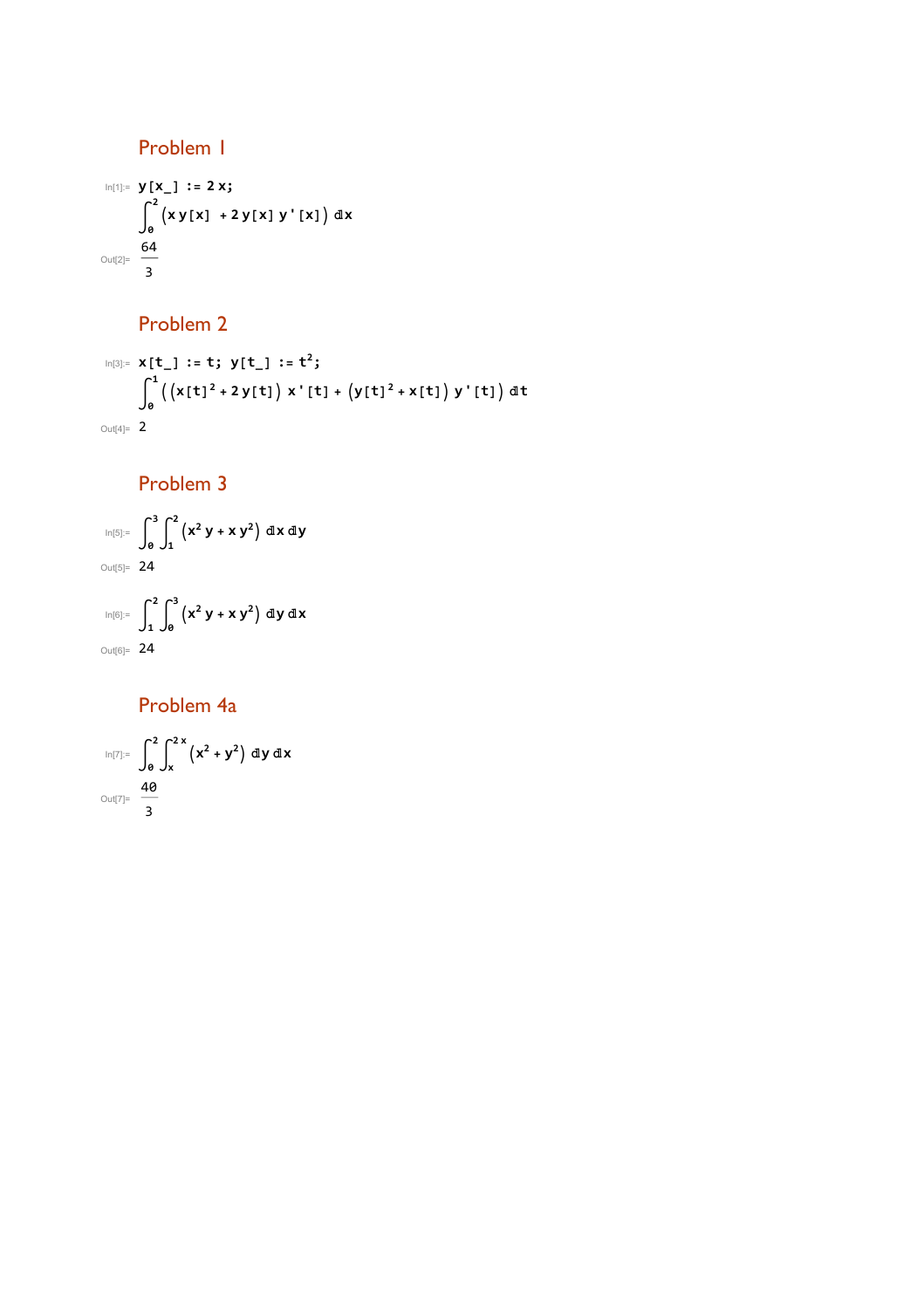



 $In[8] = \text{RegionPlot}[x > 0.88x < 2.88y > x.88y < 2x, \{x, -0.1, 2.1\}, \{y, -0.1, 4.1\}, \text{MaxRecursion} \rightarrow 5]$